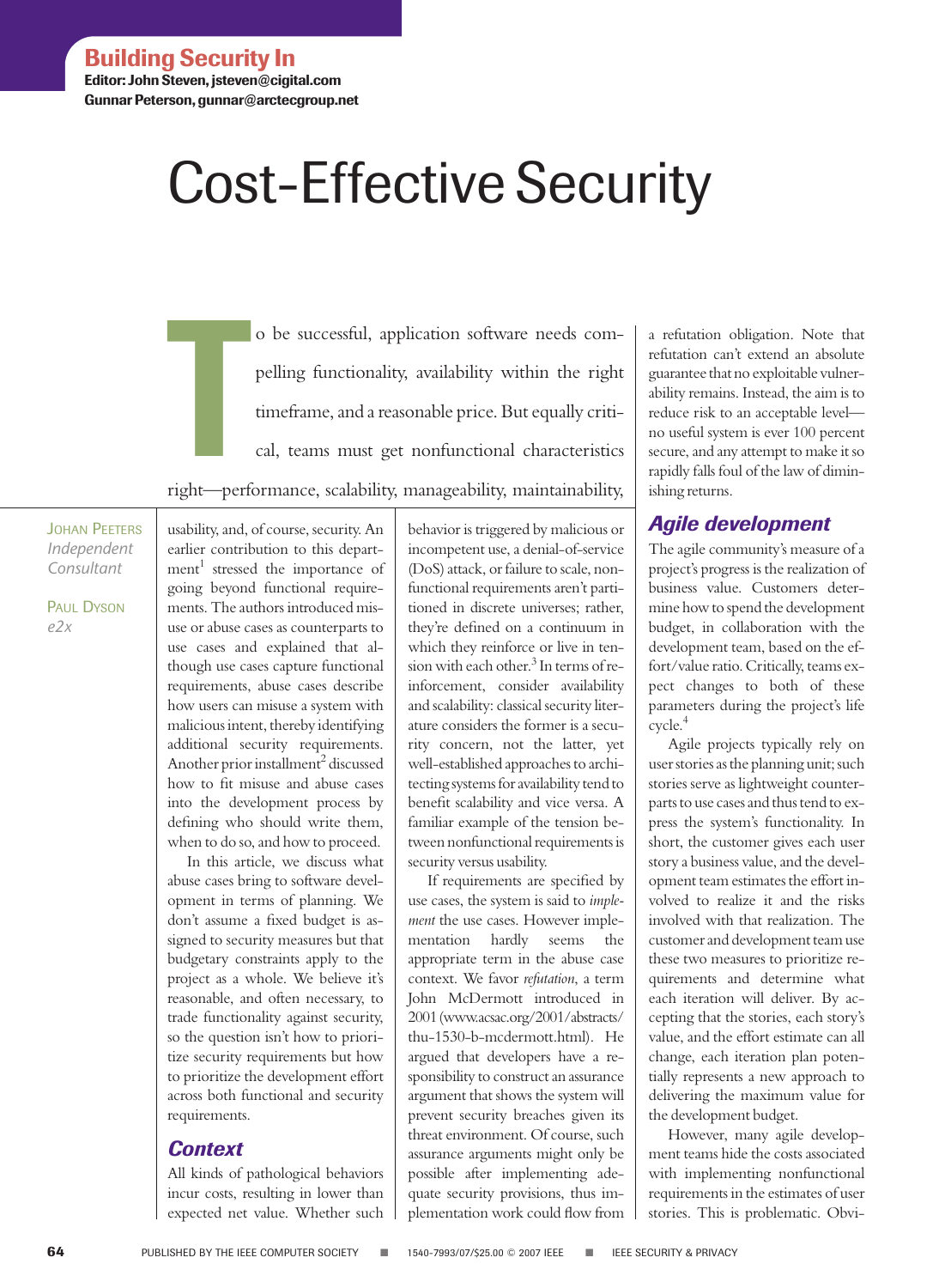ously, it works for some types of story—for example, a story that describes user registration could include the implementation of a secure connection—but defending against a DoS attack or ensuring scalability isn't easily hidden in any single story, so it tends to become a fudge factor cost across the entire project. Unfortunately, the customer often colludes in this approach, expecting the team to take care of things such as making the system "secure, fast, and scalable." In our experience, however, this collusion often leads to unmet expectations and nasty scares for both the customer and the development team—exactly the situation that agile processes are designed to avoid.

### *Planning refined*

Agile's focus on early delivery of business value often performs better than traditional processes because it builds in early opportunities for feedback and brings forward the date when the project begins to generate revenue. User stories don't adequately express nonfunctional requirements, so it seems natural to extend agile planning with abuser stories, which, instead of business value, bring an expected cost defined as the product of a loss due to a successful attack and the probability of such an attack. The planning challenge is then to solve an optimization problem that not only takes into account the value realized from user stories, but also the expected costs incurred by dysfunctional behavior from abuser stories. In other words, each iteration plan should optimize net value.

Unfortunately, abuser stories make the optimization problem much harder to solve because user and abuser stories aren't independent. Use cases bring their abuse cases in tow, but they have a complex, many-to-many relationship, so adding functionality to the system could enable new attacks. Conversely, several use cases can provide

# Short cycles for hostile environments

o you want to ensure cost-effective investment in making your software more secure? If so, we have some specific advice for you. In a turbulent environment, plans must be fluid, which is why agile development teams pay little attention to long-term planning. Instead, most of their attention goes into iteration plans, which typically have a three-week horizon. A short delivery cycle lets the organization respond to changes in the environment at very short notice. Whether the delivery is effectively shipped is a business decision, not a technical one. Whereas the traditional reason for short cycles is related to generating revenue quickly, it's also very effective in a hostile environment because adversaries continuously field new attacks. Short iterations are typically the best first step a development team can take to become more agile but be aware that such change tends to have a high impact on the organization and hence can meet considerable resistance.

the attack paths for a given abuse case. Net value optimization provides a salient illustration of the *attack surface*, which is a system's exposure to potential attackers:<sup>5</sup> the cost associated with concomitant abuse cases is a good measure of the increased attack surface caused by adding a use case to the system. With this correction, some user stories turn out to have a negative value.

The security community long ago realized the necessity of thinking like an attacker to mount adequate defenses, and writing abuser stories is a manifestation of that principle. Unfortunately, adding abuser stories to system requirements also makes planning significantly harder. Although the user story fragment "...an authenticated user enters the stake and presses the 'game start' button..." and the pair of user and abuser story fragments [user story] "...a user enters the stake and presses the 'game start' 'button..." and [abuser story] "...an attacker impersonates a legitimate user and uses his credit to gamble..." are logically equivalent, they aren't equivalent from a planning viewpoint. Not only is estimating value, cost, and effort significantly more difficult in the latter case, the complexity of the planning optimization problem also increases sharply with the number of abuser stories added. However, this increase in complexity buys us superior planning, tracking, and prioritization.

The first sample story unequivocally states the user must authenticate before gambling, thus the implementation must guarantee it. Even without access to the abuser story, it isn't difficult to see one of the user story's acceptance criteria will be that no unauthenticated user can play. However, a team without explicit abuser stories is more likely to overlook the need for refuting a compromise to the authentication system than a team that has an impersonation abuser story. An explicit abuser story also eases tracking over time beyond its initial refutation. Because systems never become wholly immune to attacks, critical abuser stories should never disappear off the radar.

## *Evolving systems*

A successful attack's likelihood can increase through technological progress, such as someone automating an exploit; it can also increase because the system's assets have become more attractive, making the security breach's impact much higher. Because the situation is fluid, the project plan should track abuser stories throughout the application's life cycle. Even though the development team might have previously mitigated the risks from an abuser story to an acceptable level, the expected cost could rise again.

Tracking abuser stories throughout the application's life cycle might